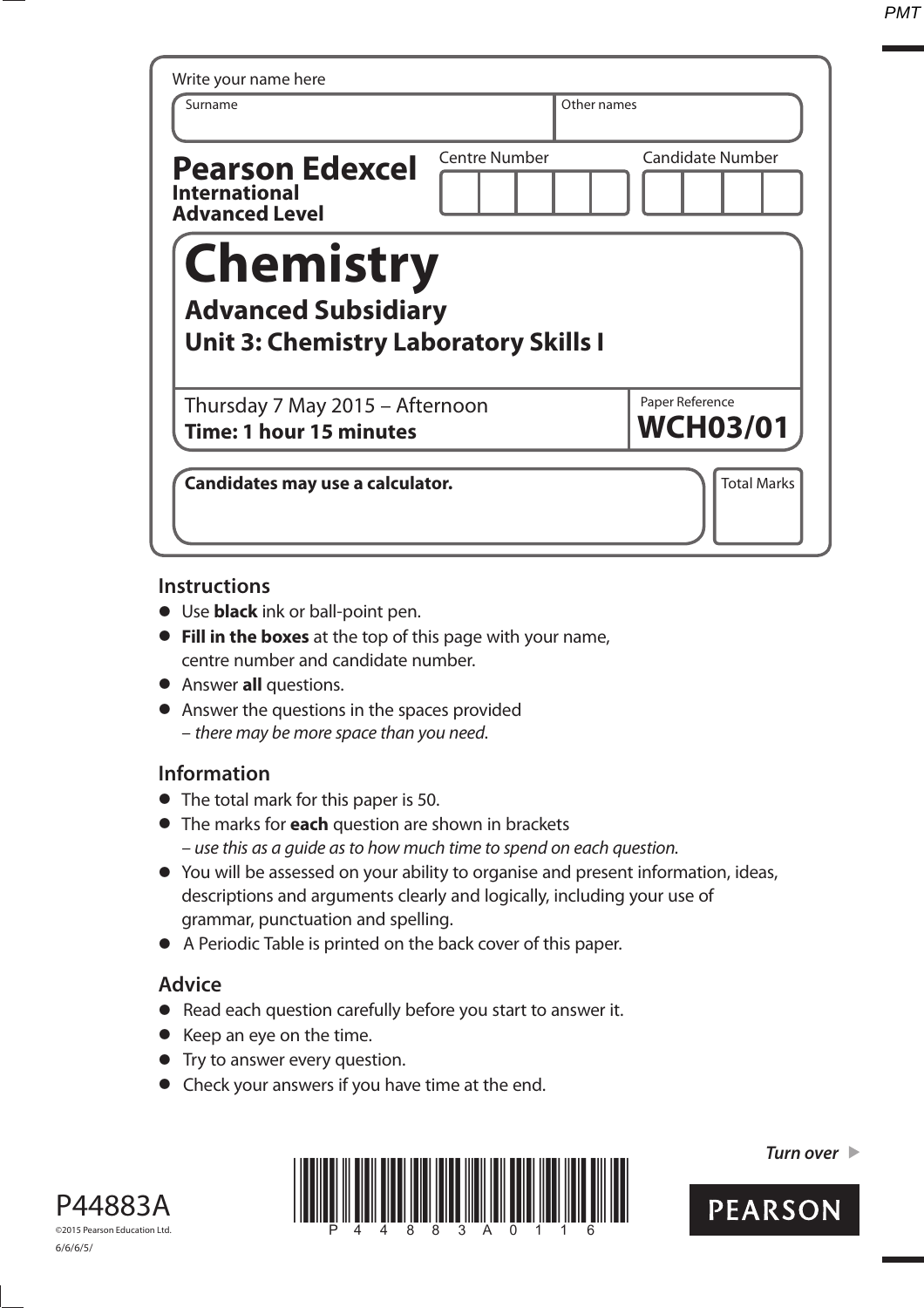# **Answer ALL the questions. Write your answers in the spaces provided.**

**1** (a) A series of tests is carried out on a white solid, **X**, which contains one cation and one anion.

Complete the table below.

|      | Test                                             | Observation                   | Inference<br>(Name or formula) |  |
|------|--------------------------------------------------|-------------------------------|--------------------------------|--|
| (i)  | Carry out a flame test on X                      | A persistent<br>yellow colour | The cation in $X$ is           |  |
| (ii) | Add dilute hydrochloric acid<br>to the solid $X$ | Effervescence                 |                                |  |
|      | Bubble the gas given off<br>into limewater       | The limewater<br>turns cloudy | The anion in $X$ is            |  |

 (iii) Write a balanced equation, including state symbols, for the reaction between the gas formed in the reaction in (a)(ii) and limewater (calcium hydroxide solution).

**(2)**

(b) Another white solid, **Y**, also contains one cation and one anion.

Complete the table below.

|      | Test                                                                                 | Observation | Inference                                  |  |
|------|--------------------------------------------------------------------------------------|-------------|--------------------------------------------|--|
| (i)  | Carry out a flame test<br>on Y                                                       |             | Strontium ions are<br>present              |  |
| (ii) | Add dilute nitric acid<br>and dilute aqueous<br>silver nitrate to a<br>solution of Y |             | The anion in $Y$ is<br>probably a chloride |  |
|      |                                                                                      |             |                                            |  |

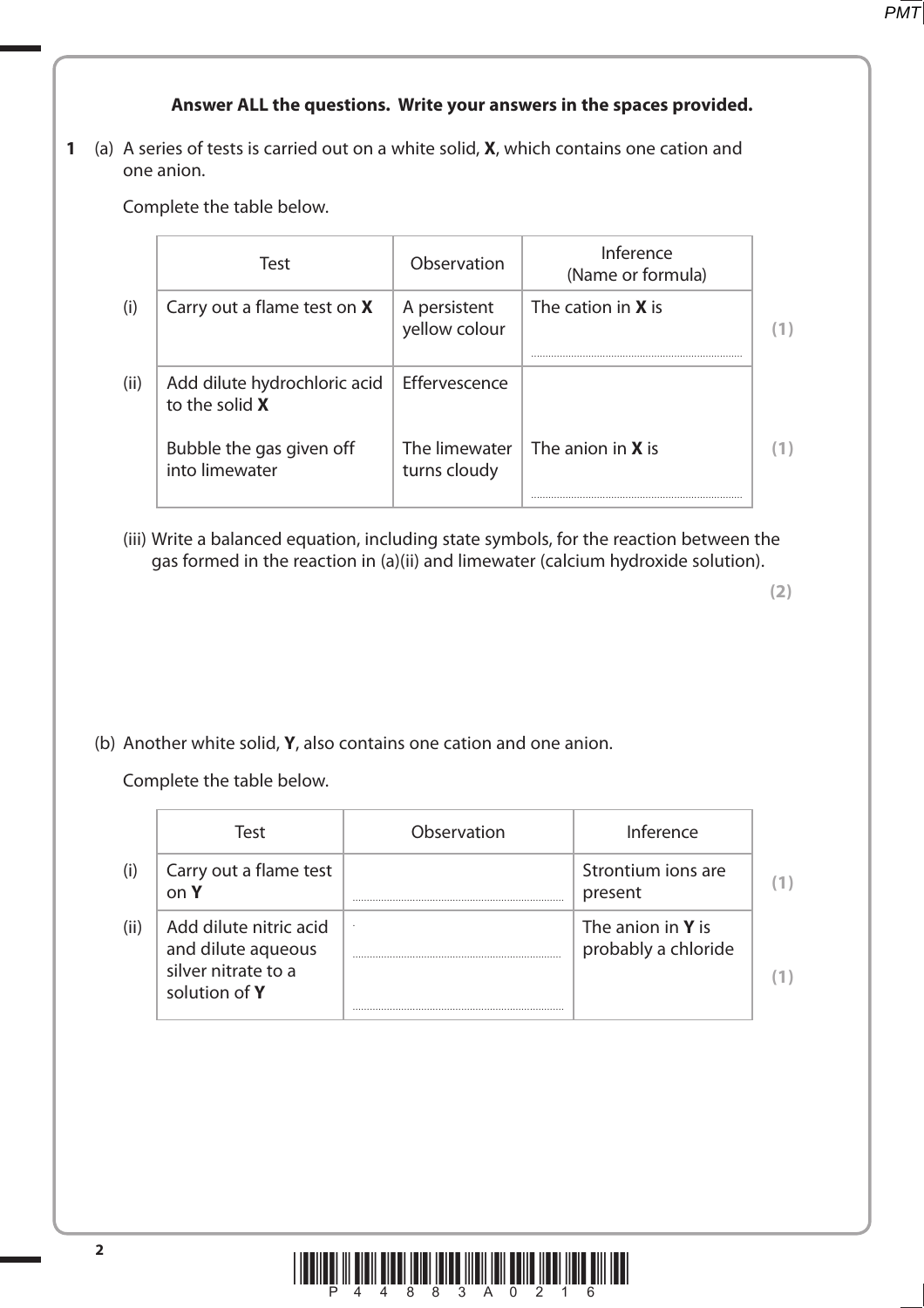| (iii) A further test is carried out on the mixture formed in (b)(ii). This confirms that<br>Y contains chloride ions, and not bromide or iodide ions. |                         |
|-------------------------------------------------------------------------------------------------------------------------------------------------------|-------------------------|
| Describe this test and give the result.                                                                                                               | (2)                     |
| Test                                                                                                                                                  |                         |
|                                                                                                                                                       |                         |
|                                                                                                                                                       |                         |
| (iv) What would you observe when the mixture formed in (b)(ii) is left to stand in<br>sunlight?                                                       |                         |
| Name the <b>product</b> responsible for this observation.                                                                                             | (2)                     |
|                                                                                                                                                       |                         |
|                                                                                                                                                       |                         |
| (c) When aqueous solutions of $X$ and $Y$ are mixed, a white precipitate forms.                                                                       |                         |
| Write an <b>ionic</b> equation for the reaction which produces the white precipitate.<br>State symbols are not required.                              |                         |
|                                                                                                                                                       | (1)                     |
|                                                                                                                                                       |                         |
|                                                                                                                                                       |                         |
|                                                                                                                                                       |                         |
|                                                                                                                                                       |                         |
| (Total for Question 1 = 11 marks)                                                                                                                     |                         |
|                                                                                                                                                       |                         |
|                                                                                                                                                       |                         |
|                                                                                                                                                       |                         |
|                                                                                                                                                       |                         |
|                                                                                                                                                       |                         |
|                                                                                                                                                       | $\overline{\mathbf{3}}$ |

 $\begin{array}{c} \text{if} \ \text{if} \ \text{if} \ \text{if} \ \text{if} \ \text{if} \ \text{if} \ \text{if} \ \text{if} \ \text{if} \ \text{if} \ \text{if} \ \text{if} \ \text{if} \ \text{if} \ \text{if} \ \text{if} \ \text{if} \ \text{if} \ \text{if} \ \text{if} \ \text{if} \ \text{if} \ \text{if} \ \text{if} \ \text{if} \ \text{if} \ \text{if} \ \text{if} \ \text{if} \ \text{if} \ \text{if} \ \text{if} \ \text{if} \ \text{if} \ \text{$ 

1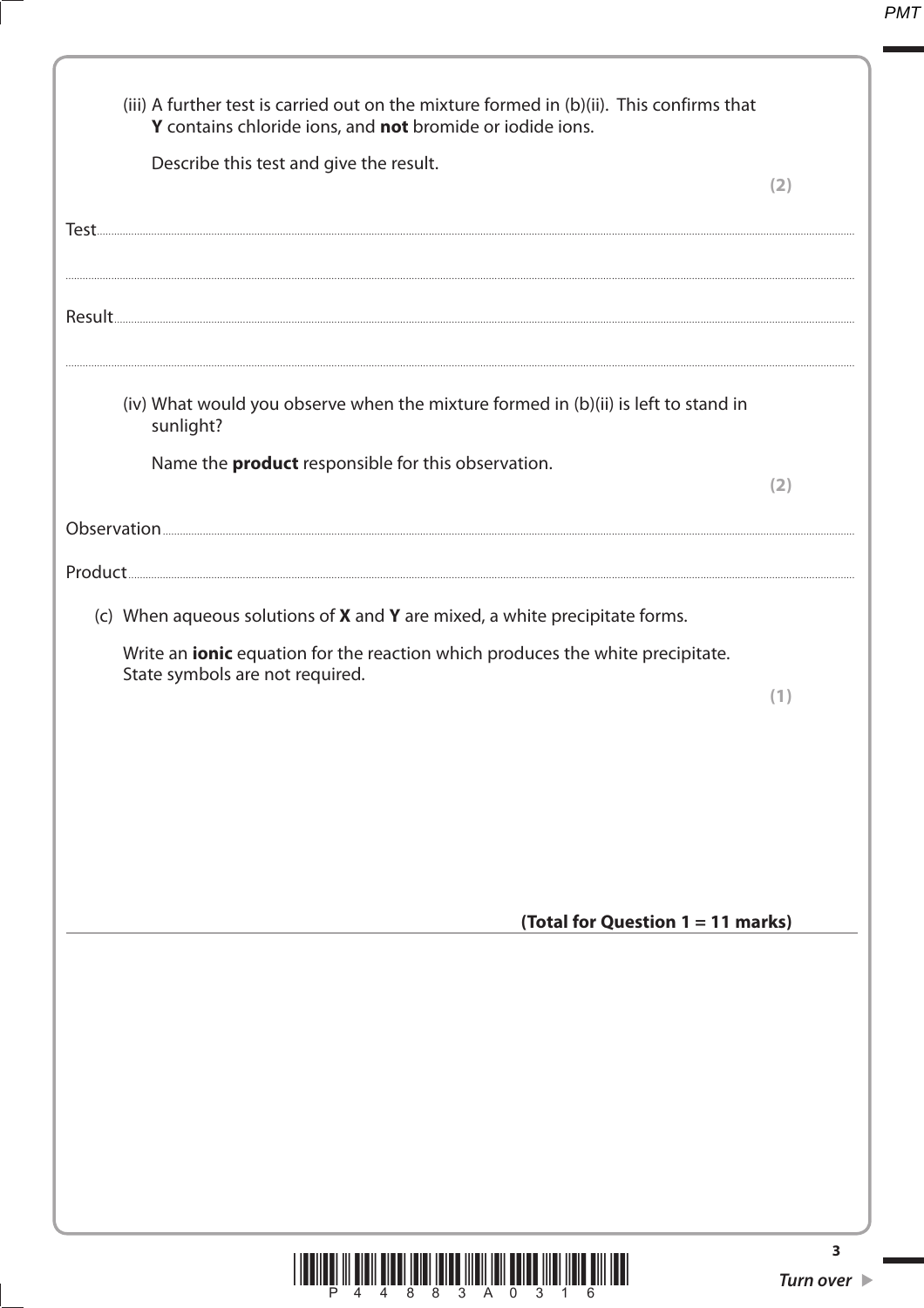| An organic compound, Z, has only one -OH group.<br>$\overline{2}$                                                                                                                                                                       |     |
|-----------------------------------------------------------------------------------------------------------------------------------------------------------------------------------------------------------------------------------------|-----|
| (a) State the test which confirms the presence of an -OH group and give the result                                                                                                                                                      |     |
| of a positive test.                                                                                                                                                                                                                     | (2) |
| Test                                                                                                                                                                                                                                    |     |
|                                                                                                                                                                                                                                         |     |
|                                                                                                                                                                                                                                         |     |
| (b) Name two series of organic compounds, with different general formulae, each of<br>which has one -OH group.                                                                                                                          |     |
|                                                                                                                                                                                                                                         | (1) |
|                                                                                                                                                                                                                                         |     |
| (c) Neither red nor blue litmus paper changed colour when used to test an aqueous<br>solution of Z. A different sample of Z was warmed with a mixture of aqueous<br>potassium dichromate(VI) and sulfuric acid. No change was observed. |     |
| What can be deduced about the identity of the functional group in Z from each of<br>these observations? Justify your answer.                                                                                                            |     |
| Test with litmus paper                                                                                                                                                                                                                  | (2) |
|                                                                                                                                                                                                                                         |     |
|                                                                                                                                                                                                                                         |     |
| Warming with aqueous potassium dichromate(VI) and sulfuric acid                                                                                                                                                                         |     |
|                                                                                                                                                                                                                                         |     |
|                                                                                                                                                                                                                                         |     |
|                                                                                                                                                                                                                                         |     |
|                                                                                                                                                                                                                                         |     |
|                                                                                                                                                                                                                                         |     |
|                                                                                                                                                                                                                                         |     |
|                                                                                                                                                                                                                                         |     |
|                                                                                                                                                                                                                                         |     |
|                                                                                                                                                                                                                                         |     |
|                                                                                                                                                                                                                                         |     |
|                                                                                                                                                                                                                                         |     |
| 4                                                                                                                                                                                                                                       |     |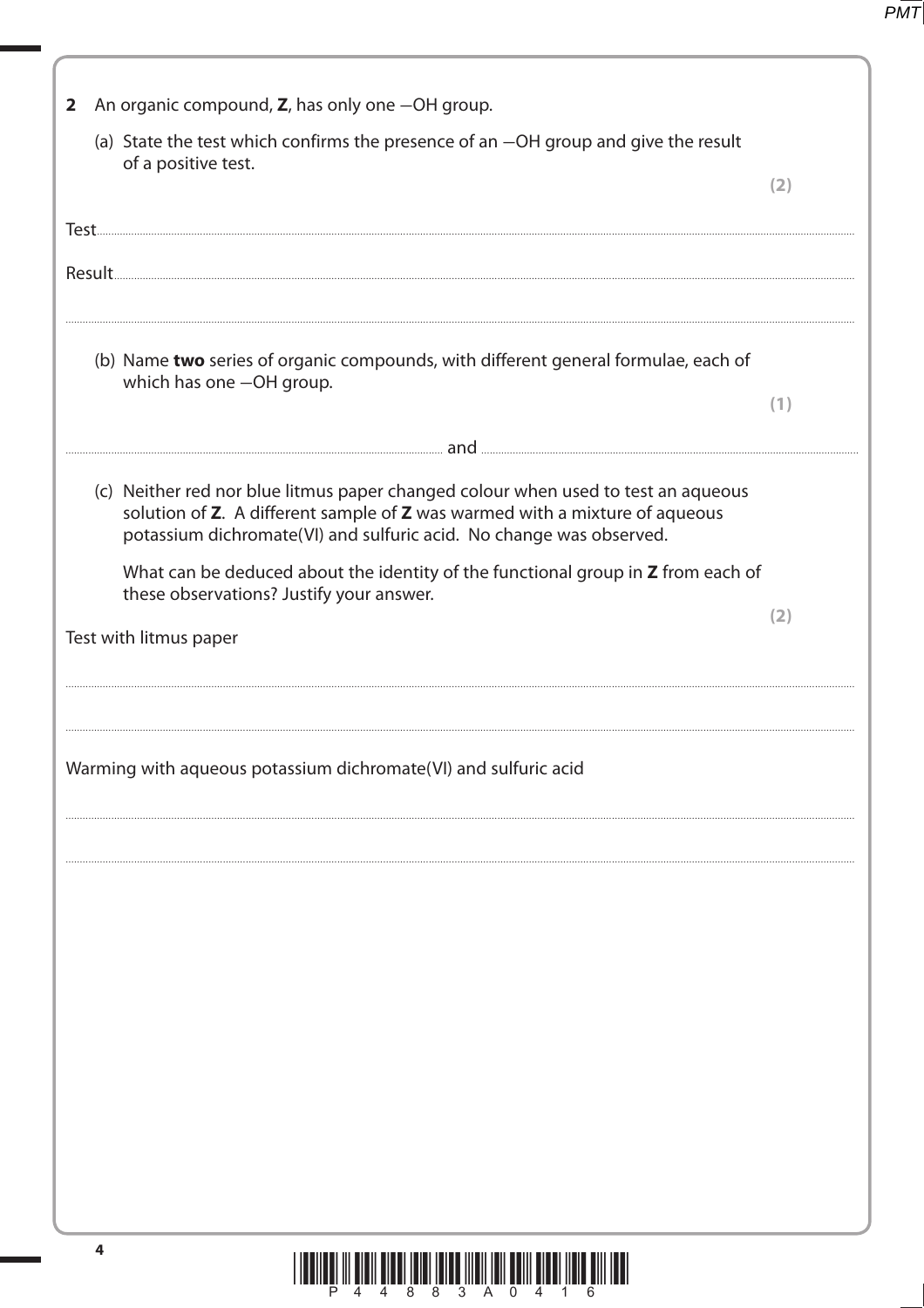| (Total for Question 2 = 10 marks)                                                                                                                                                                            |     |
|--------------------------------------------------------------------------------------------------------------------------------------------------------------------------------------------------------------|-----|
| (ii) How could infrared spectroscopy be used to show that two isomers of Z both<br>have an -OH group? You are not required to give wavenumber values.                                                        | (1) |
| two compounds could be isomers.                                                                                                                                                                              | (1) |
| (e) $Z$ has several isomers, only some of which contain an $-OH$ group.<br>(i) Give one piece of evidence from their mass spectra which would show that                                                      |     |
|                                                                                                                                                                                                              |     |
| Use this information to calculate the number of carbon atoms in one molecule of Z.<br>Use the result of your calculation and your deduction in (c) to draw the displayed<br>formula of Z. Show your working. | (3) |
| Under the conditions of the experiment, the molar volume of a gas is 24 dm <sup>3</sup> mol <sup>-1</sup> .                                                                                                  |     |
| A sample of 0.10 mol of <b>Z</b> produced 9.6 dm <sup>3</sup> of carbon dioxide.                                                                                                                             |     |



 $5\overline{5}$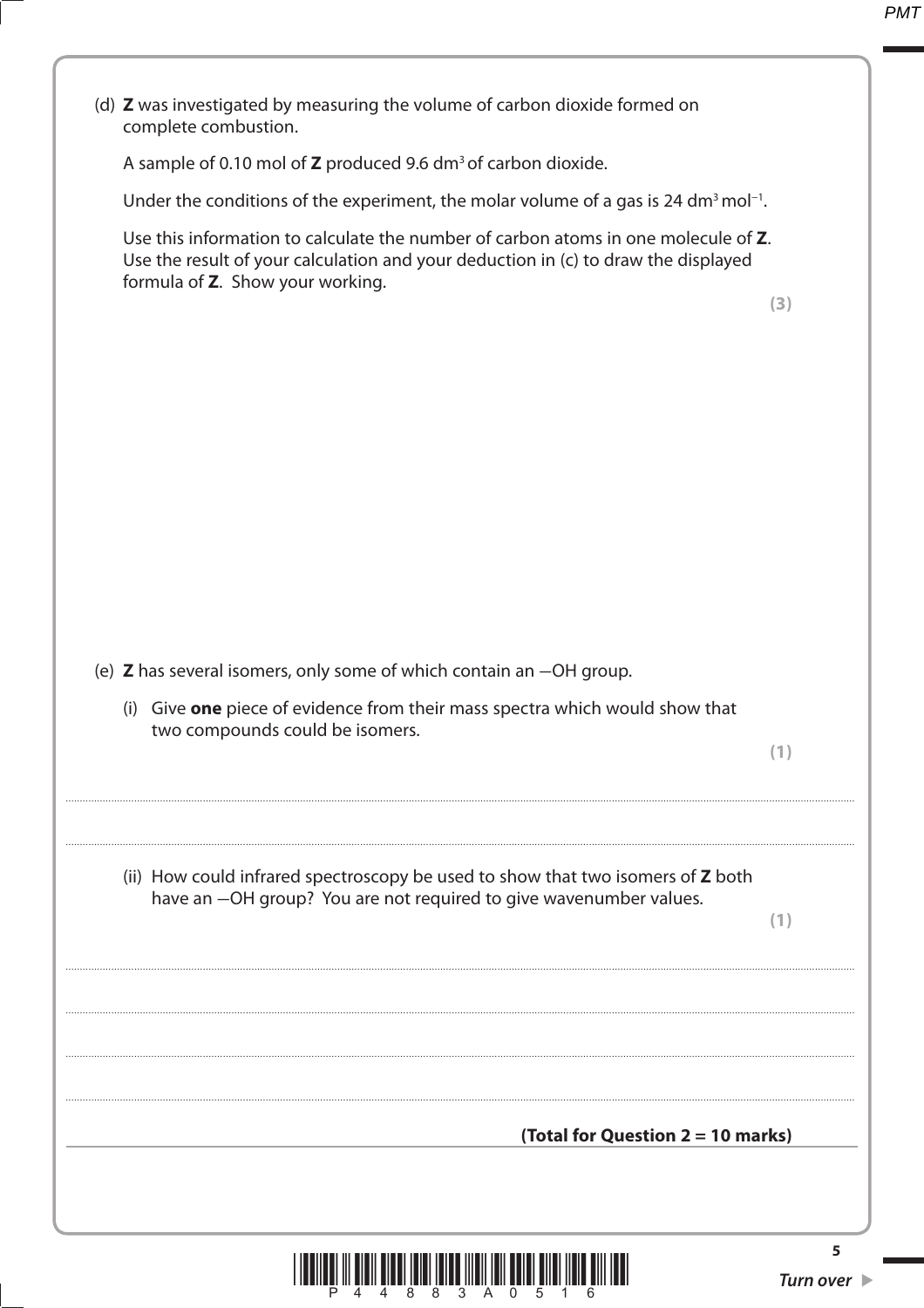- **3** This question is about enthalpy changes which occur on dissolving different substances.
	- (a) The enthalpy change which occurs when solid ammonium chloride,  $NH<sub>4</sub>Cl$ , dissolves in water was found using the method below.

25.0  $\text{cm}^3$  of water was measured using a burette and put into a small beaker. The temperature of the water was measured.

 5.00 g of powdered ammonium chloride was added to the water, the mixture was stirred continuously and the lowest temperature of the resulting solution was recorded.

Results:

Initial temperature of water  $= 22.0^{\circ}\text{C}$ 

Lowest recorded temperature =  $11.5^{\circ}C$ 

 (i) Calculate the energy transferred when 5.00 g of ammonium chloride dissolves in 25.0  $cm<sup>3</sup>$  of water.

Hence calculate the enthalpy change,  $\Delta H_{\text{solution}}$ , which occurs when 1 mol of ammonium chloride dissolves in water.

Give your final answer to **three** significant figures and include a sign and units.

Use the equation:

Energy transferred (J) = mass of water  $\times$  4.18  $\times$  temperature change.

The density of water is 1.00 g  $cm^{-3}$ 

**(3)**

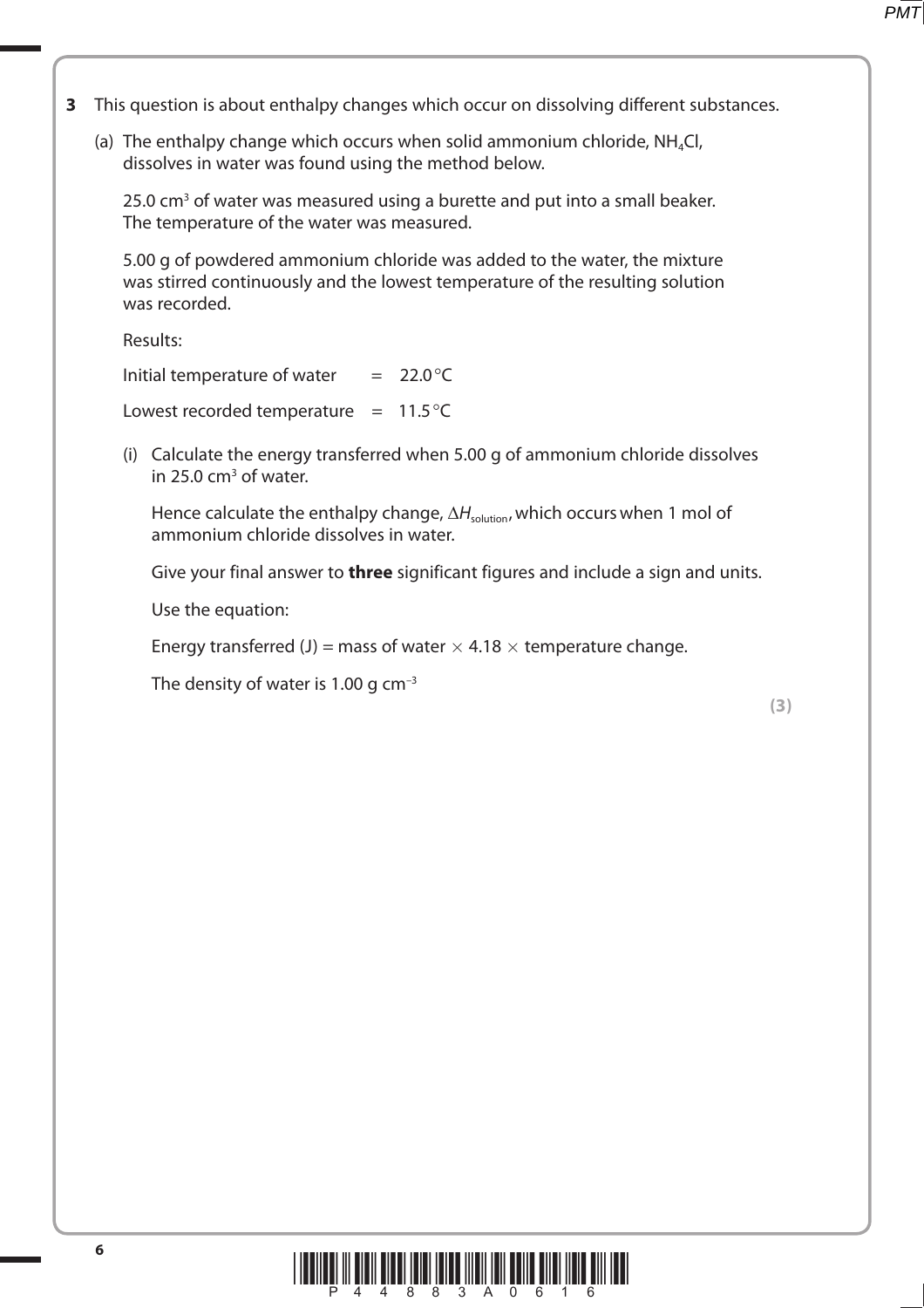(ii) The thermometer used in this experiment gave a total uncertainty in the temperature measurement of just under ±5%.

 The mass of ammonium chloride was measured using a balance which had an uncertainty of ±0.005 g in each reading.

 Show by calculation that the uncertainty of the result of the experiment would not be improved significantly if a more precise balance was used.

**(2)**

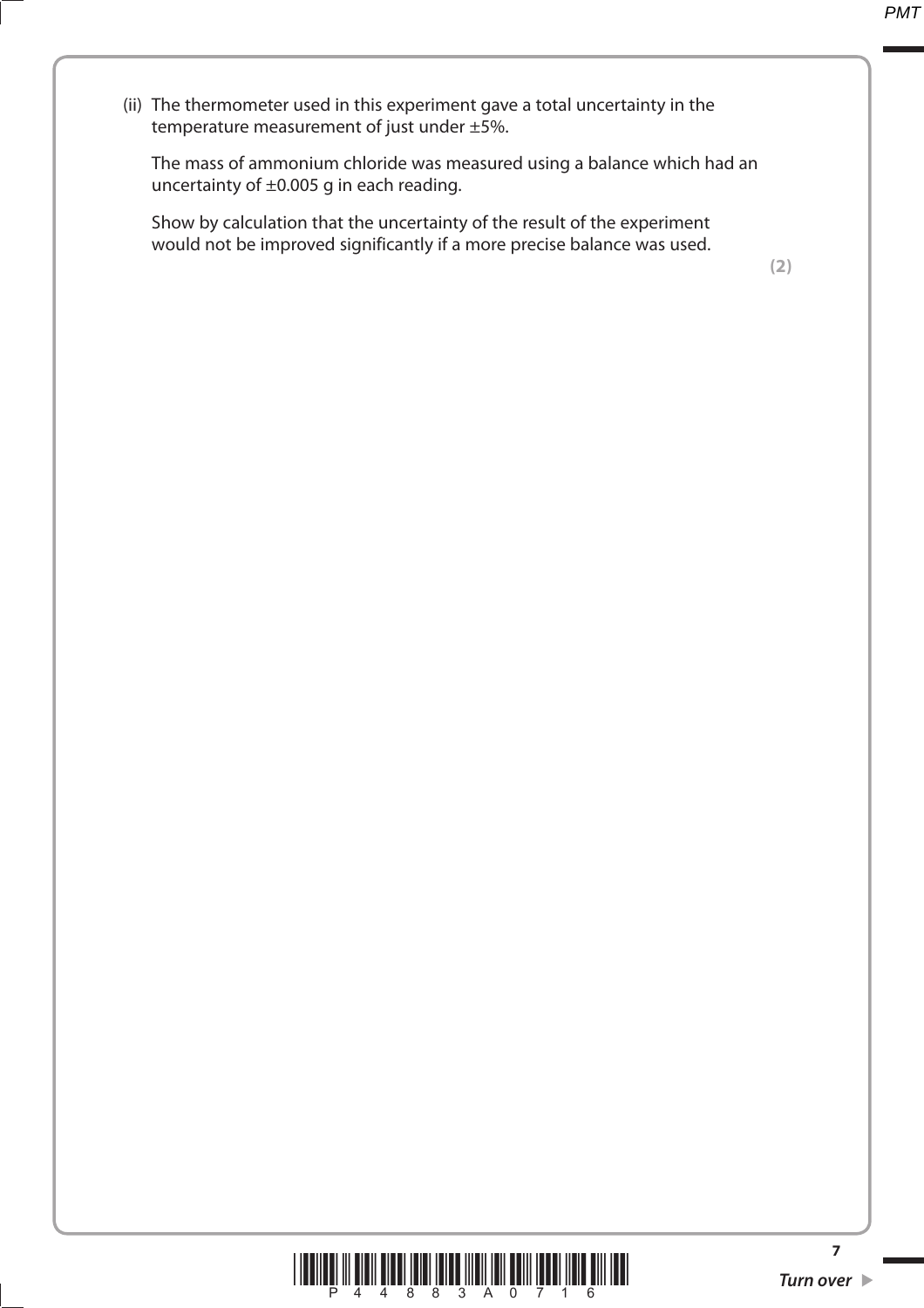(b) In order to determine a more accurate value for the temperature change, the experiment in (a) was repeated with some modifications to the procedure.

 The temperature of the water was measured as a stop clock was started, and again after one minute and two minutes. Three minutes after starting the clock, the ammonium chloride was added to the water. The temperature was then read each minute from the fourth to the tenth minute, while stirring the mixture continuously.

 (i) On the grid below, mark where you would expect to find the points when the temperature measurements are plotted against time. The initial temperature has been plotted for you. You are **not** expected to plot the position of the points accurately; simply indicate their approximate position relative to the starting point.



 (ii) On the grid, draw the lines needed to determine the maximum temperature change. Add a label to show the maximum temperature change on the graph.

**(2)**

**(2)**

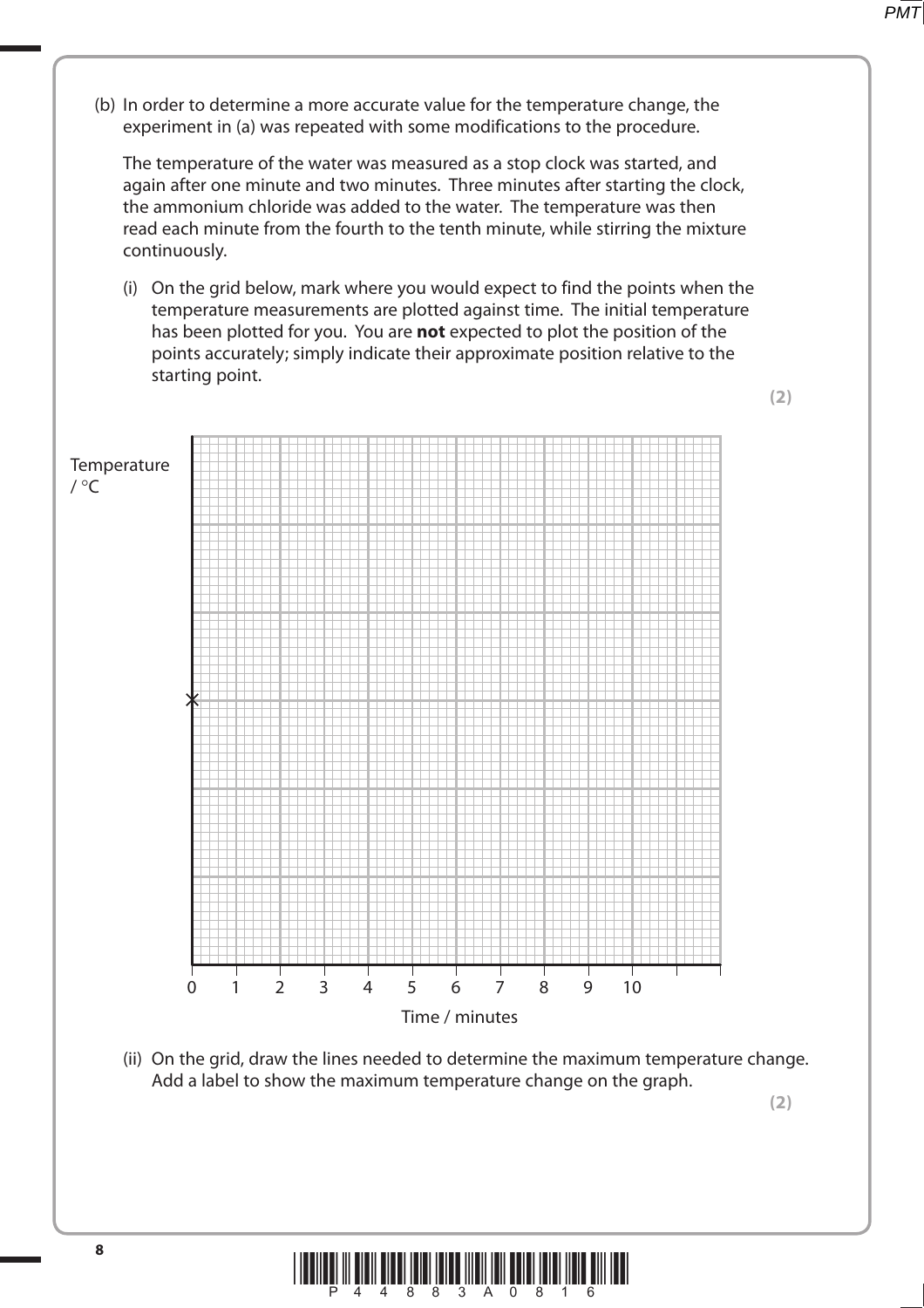

 $4 - 4 - 8 - 8 - 3$  A 0 9 1 6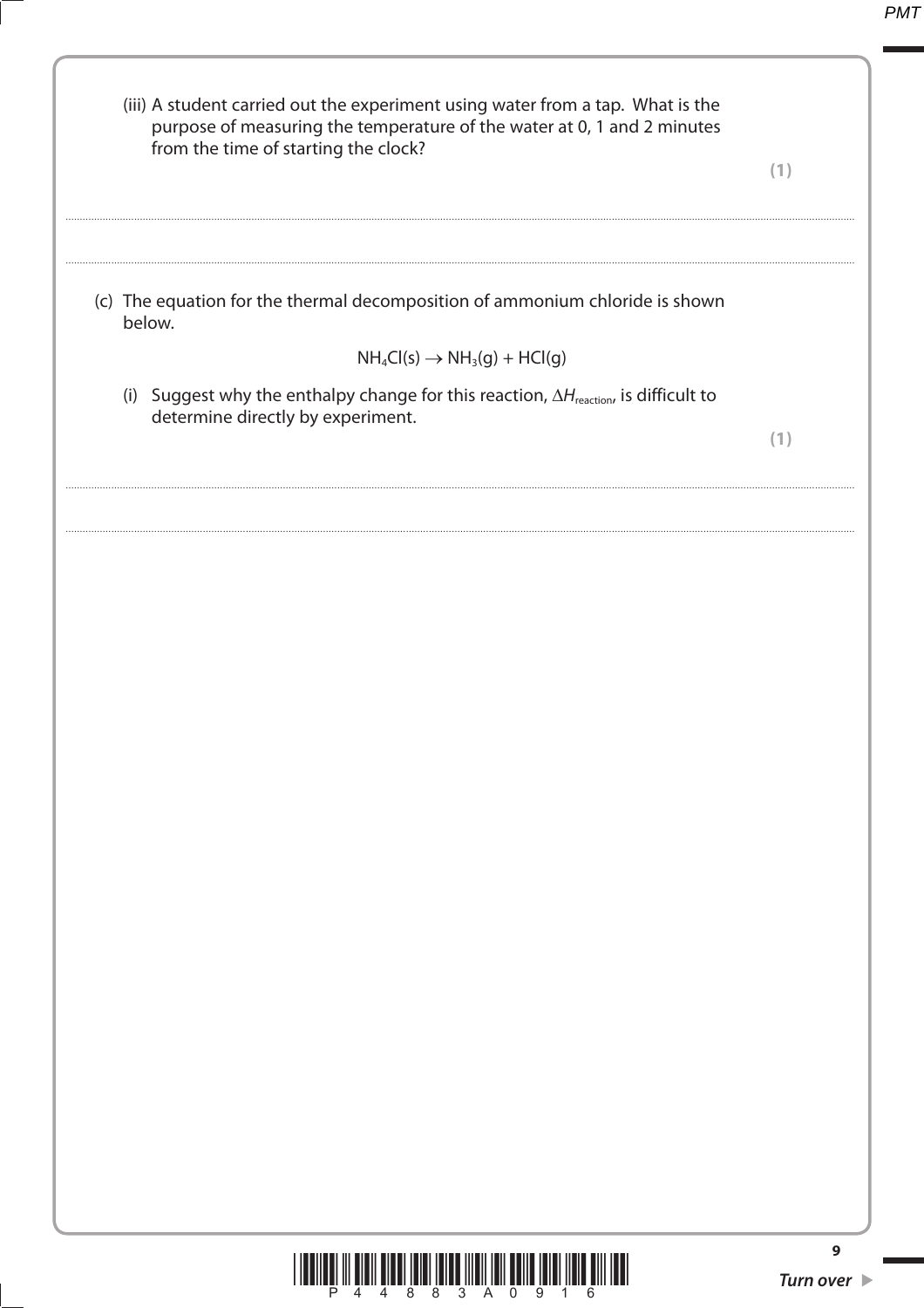*PMT*

 (ii) Some enthalpy changes which can be determined experimentally are listed below.

|                                                     |  | $NH_4Cl(s) + water \rightarrow NH_4Cl(aq)$ | $\Delta H_1$ |
|-----------------------------------------------------|--|--------------------------------------------|--------------|
| $NH3(q)$ + water $\rightarrow$ NH <sub>3</sub> (aq) |  |                                            | $\Delta H_2$ |
| $HCl(q)$ + water $\rightarrow$ HCl(aq)              |  |                                            | $\Delta H_3$ |
|                                                     |  | $NH3(aq) + HCl(aq) \rightarrow NH4Cl(aq)$  | $\Delta H_4$ |

 By adding arrows to the diagram below, construct a Hess cycle which can be used to calculate the enthalpy change,  $\Delta H_{\text{reaction}}$  for the thermal decomposition of ammonium chloride.

 Label each arrow with the appropriate symbol chosen from the list above for the enthalpy change. Assume that water is added where necessary to make a solution.

**(1)**

**(1)**



**(Total for Question 3 = 13 marks)**

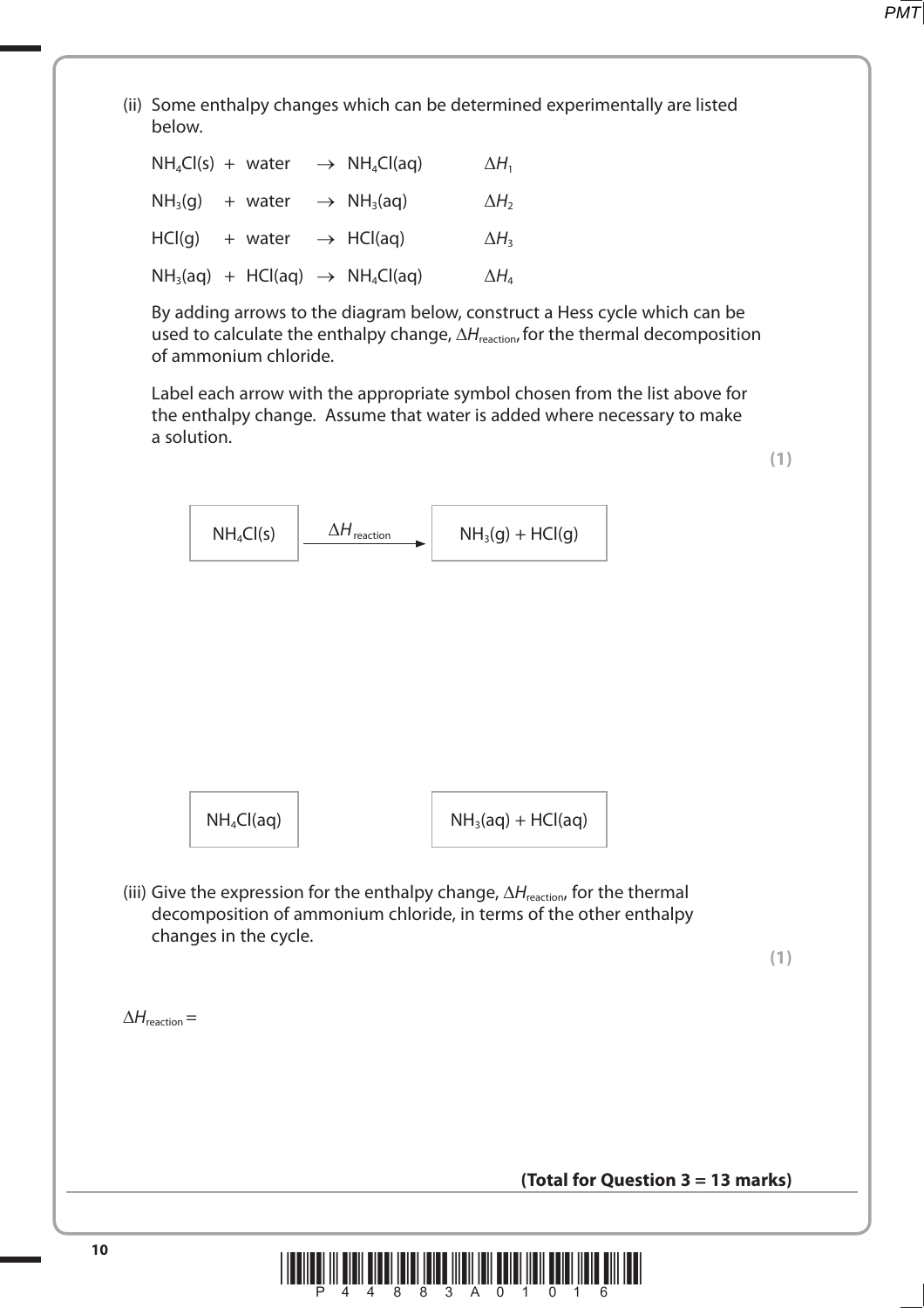**4** Cyclohexene,  $C_6H_{10}$ , can be prepared by dehydrating cyclohexanol,  $C_6H_{11}OH$ , with phosphoric acid.

 $H_3PO_4$  $C_6H_{11}OH \longrightarrow C_6H_{10} + H_2O$ 

### **Procedure**

- **Step 1** 12.0 cm<sup>3</sup> of cyclohexanol was put into a small flask. 5 cm<sup>3</sup> of concentrated phosphoric acid, an excess, was added slowly to the cyclohexanol using a dropping pipette. Some anti-bumping granules were added to the mixture and the flask was set up for distillation.
	- **Step 2** The portion of the distillate collected between 80 °C and 90 °C contained only cyclohexene and water.
	- **Step 3** The distillate of cyclohexene and water was transferred to a separating funnel and a saturated solution of sodium chloride was added. Most of the water which was in the distillate went into the saturated sodium chloride layer.
	- **Step 4** The crude cyclohexene was run out of the separating funnel and dried with anhydrous calcium chloride.
	- **Step 5** The calcium chloride was removed by filtration through glass wool, and the liquid was redistilled to collect pure cyclohexene.

 Cyclohexene has an unpleasant smell and irritates the eyes, so the entire experiment was carried out in a fume cupboard. In **Step 1**, tubing was connected to carry any uncondensed cyclohexene to a drain.

 (a) The chemicals involved in this reaction are all hazardous if they make contact with the eyes, or if swallowed or inhaled.

 Other than their effect on the eyes or their toxicity, state **two** different hazards of the chemicals involved in this reaction. Name the chemical associated with each hazard.

**(2)**

| Chemical | Hazard |
|----------|--------|
|          |        |
|          |        |
|          |        |

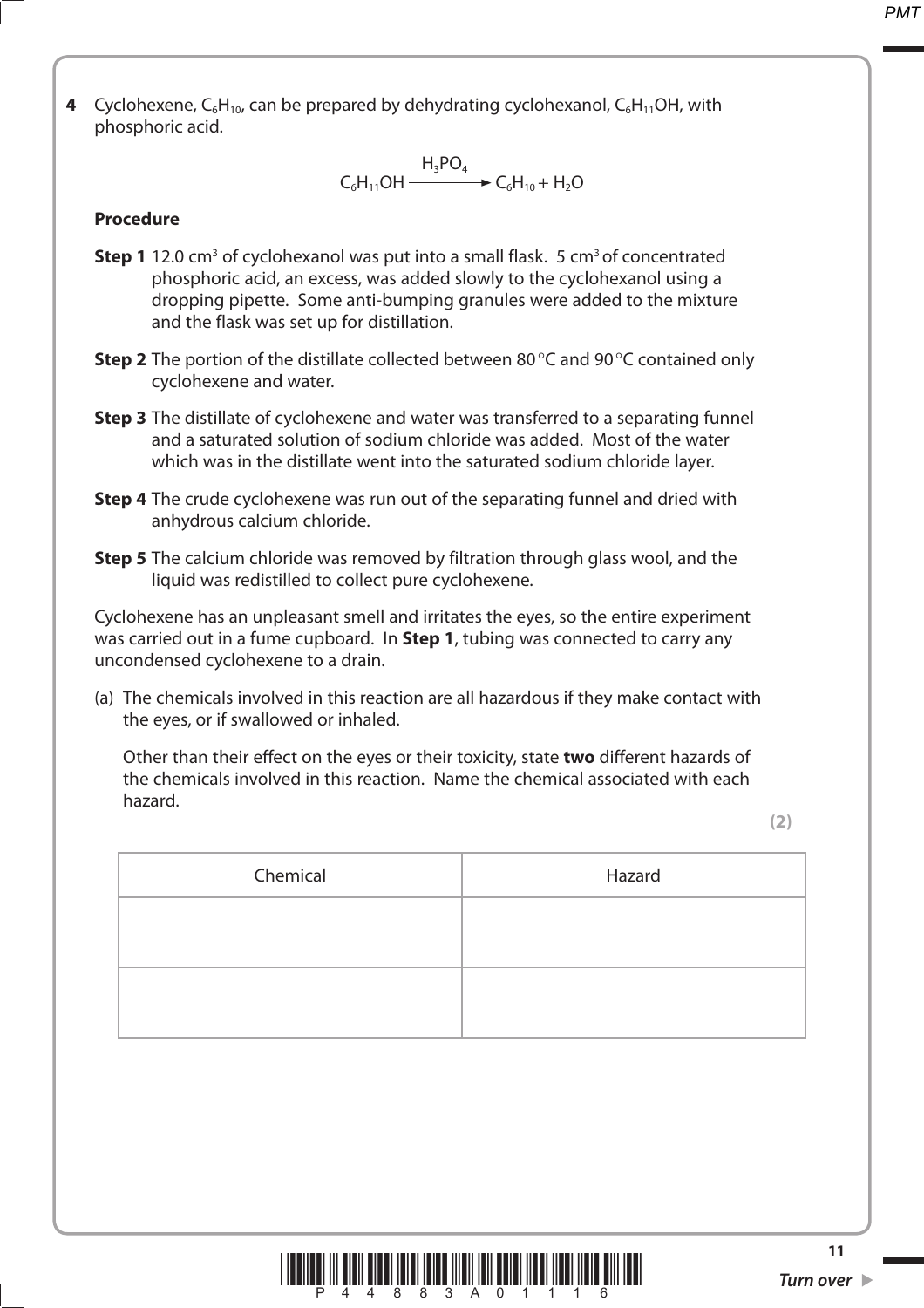(b) Calculate the number of moles of cyclohexanol used in this experiment. The density of cyclohexanol is 0.962 g  $cm^{-3}$ .

 (c) Draw a labelled diagram showing how to distil the reaction mixture in **Step 1** and collect the distillate boiling between 80 $^{\circ}$ C and 90 $^{\circ}$ C.

**(4)**

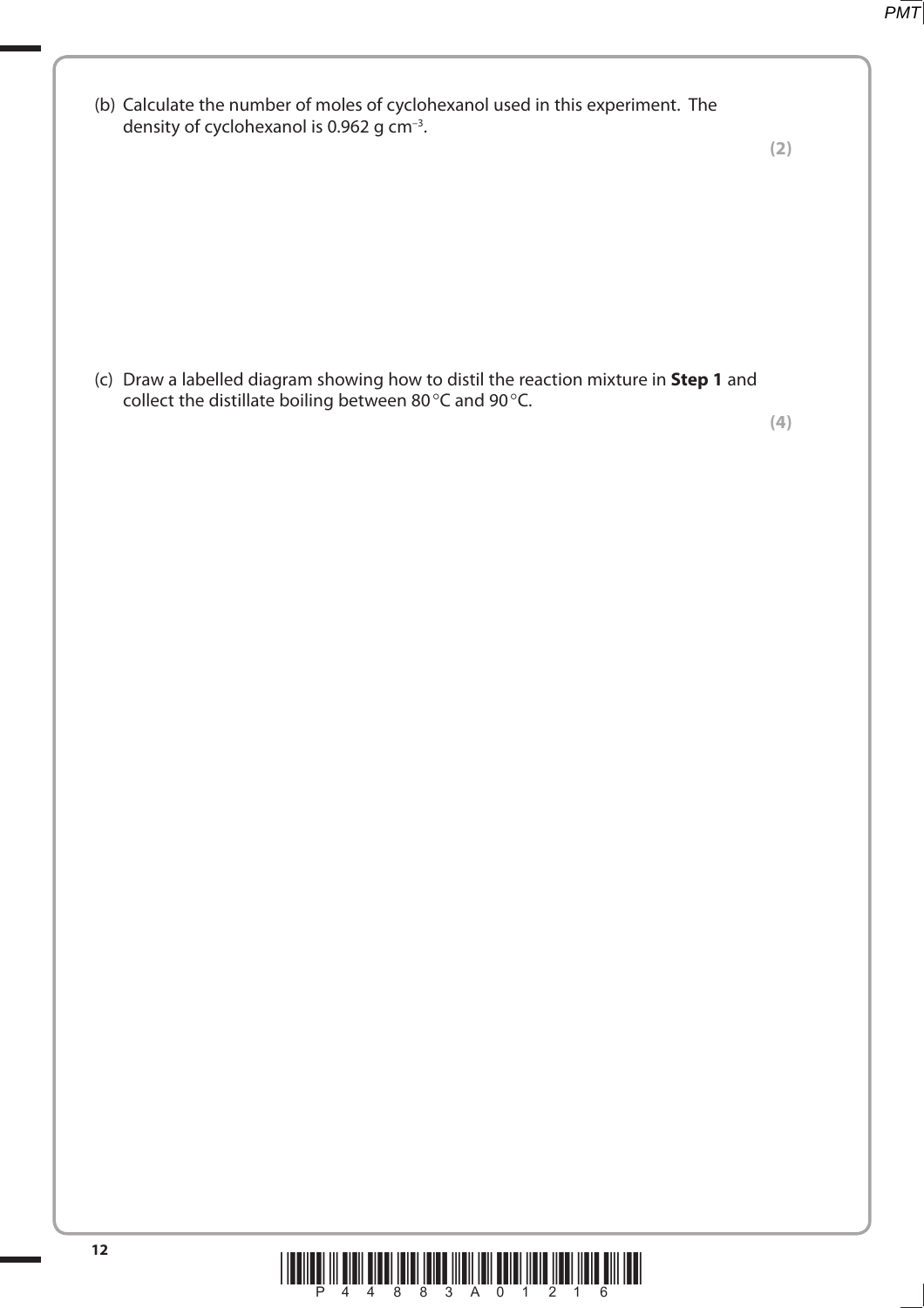| (d) Explain the difference between a 'dehydrating agent', such as the phosphoric acid<br>used in Step 1, and a 'drying agent', such as the anhydrous calcium chloride used<br>in Step 4. |                                 |
|------------------------------------------------------------------------------------------------------------------------------------------------------------------------------------------|---------------------------------|
|                                                                                                                                                                                          | (2)                             |
|                                                                                                                                                                                          |                                 |
|                                                                                                                                                                                          |                                 |
|                                                                                                                                                                                          |                                 |
| (e) Suggest one advantage of using glass wool, rather than filter paper, when                                                                                                            |                                 |
| removing the calcium chloride in Step 5.                                                                                                                                                 | (1)                             |
|                                                                                                                                                                                          |                                 |
|                                                                                                                                                                                          |                                 |
| (f) Calculate the mass of cyclohexanol needed to obtain 10.0 g cyclohexene if the<br>yield is 75%.                                                                                       |                                 |
|                                                                                                                                                                                          | (3)                             |
|                                                                                                                                                                                          |                                 |
|                                                                                                                                                                                          |                                 |
|                                                                                                                                                                                          |                                 |
|                                                                                                                                                                                          |                                 |
|                                                                                                                                                                                          |                                 |
|                                                                                                                                                                                          |                                 |
|                                                                                                                                                                                          |                                 |
|                                                                                                                                                                                          |                                 |
|                                                                                                                                                                                          |                                 |
|                                                                                                                                                                                          |                                 |
|                                                                                                                                                                                          |                                 |
|                                                                                                                                                                                          |                                 |
|                                                                                                                                                                                          |                                 |
|                                                                                                                                                                                          | 13                              |
| 8<br>8<br>3<br>Α<br>0<br>3                                                                                                                                                               | Turn over $\blacktriangleright$ |

1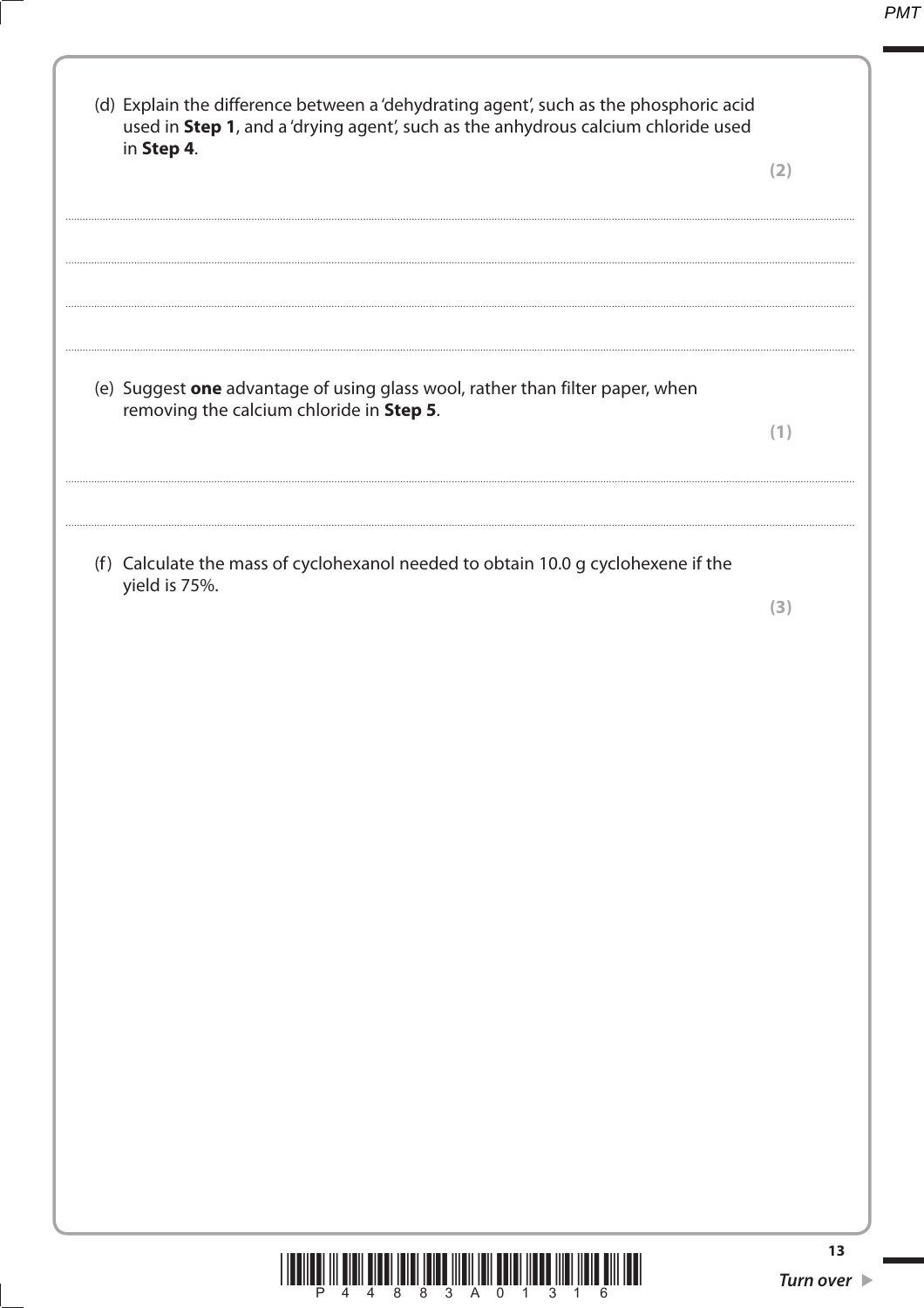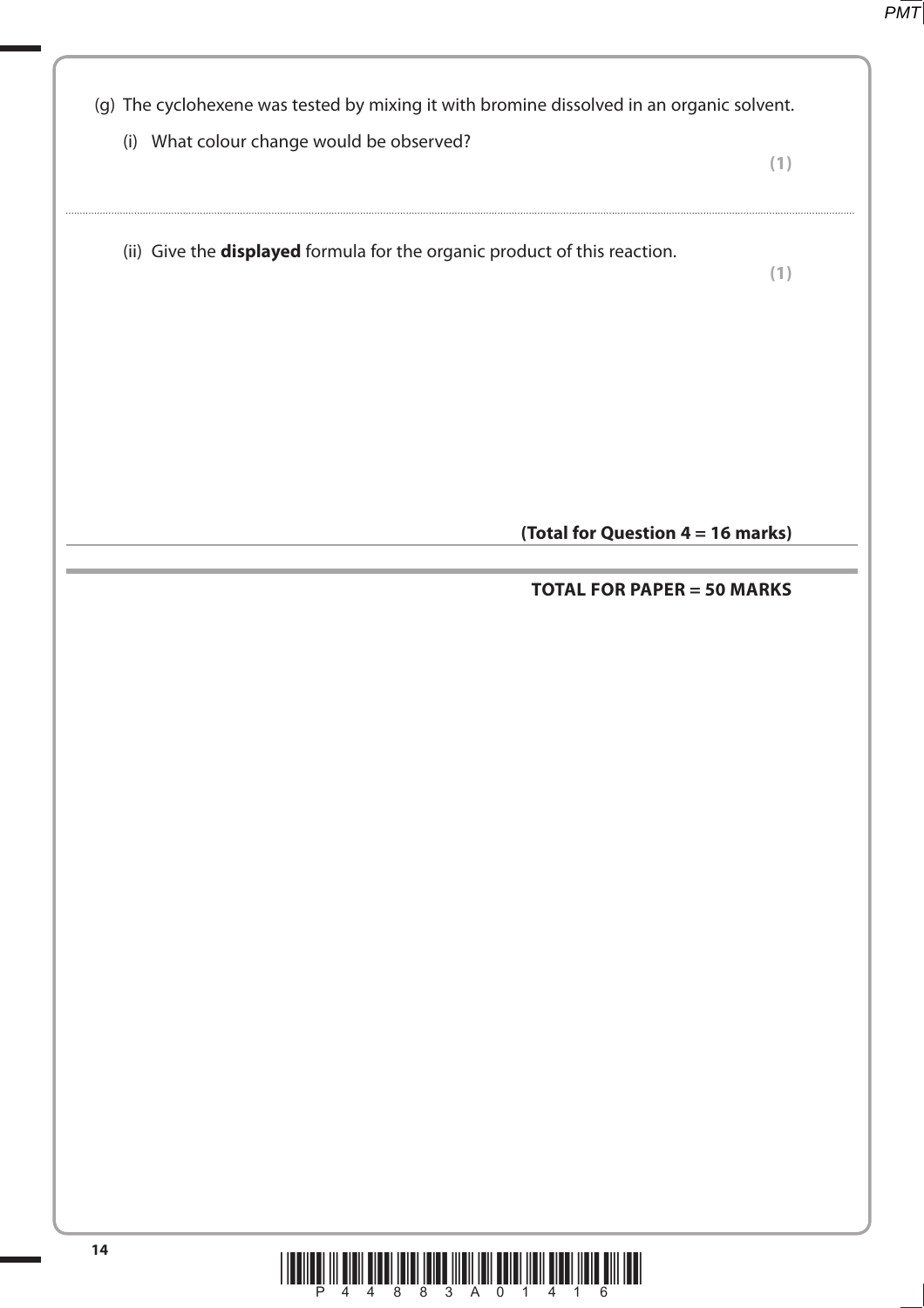

**BLANK PAGE**